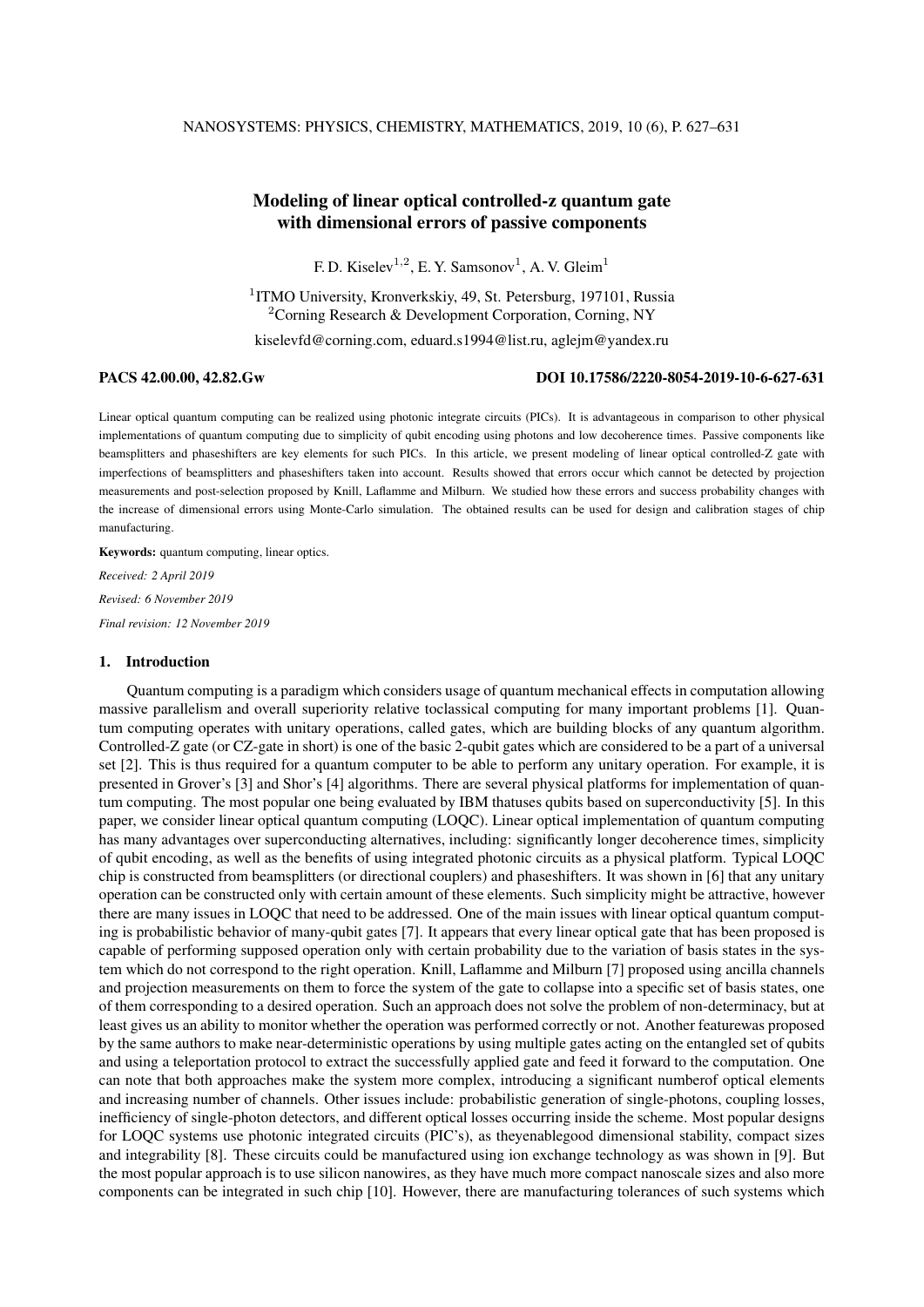need to be taken into account before designing any practical system. Even if a controllable Mach-Zehnder interferometer is used to mitigate these issues, it is important to know to what point MZIsneed to be calibrated [11].The topic of a quantum algorithm's performance on areal device was studied in [12], where the authors used IBM's superconducting quantum processor. In this paper, we present a modeling approach and resultsfor simulation of linear optical CZ-gate with dimensional imperfections of its passive components – beamsplitters and phaseshifters.

### 2. Modeling approach

A conventional approach to qubit encoding with photons is called dual-rail encoding. Thismeans that a qubit's state depends on the superposition of photon being in two optical modes. These modes can be spatial, polarization or even temporal. The KLM protocol considers spatial optical modes, and thus, our CZ-gate uses two optical channels to represent each of the 2 qubits. This correspondence can be written as

$$
|0\rangle = |1\rangle_1 \otimes |0\rangle_2 = |1_1 0_2\rangle,
$$
  

$$
|1\rangle = |0\rangle_1 \otimes |1\rangle_2 = |0_1 1_2\rangle,
$$

where left part represents qubit states, but the middle and right parts represent two different notations of a single photon existing in one of the two optical modes. The optical scheme of CZ-gate is taken from [7] and presented in Fig. 1. It consists of 4 logical optical modes, two of which are coupled to 4 ancilla modes. A single logical mode coupled to two ancilla ones with additional single-photon source and detectors form the so called nonlinear-sign (NS) gate (Fig. 2) which performs the following operation on Fock basis states:

$$
|\Psi_{in}\rangle = \alpha|0\rangle + \beta|1\rangle + \gamma|2\rangle \rightarrow |\Psi_{out}\rangle = \alpha|0\rangle + \beta|1\rangle - \gamma|2\rangle.
$$



FIG. 1. Schematic of a KLM CZ-gate with 4 ancilla channels (right) and its representative matrix calculated using our modeling approach (left)



FIG. 2. Schematic of the nonlinear sign-flip gate consisting of one logical and two ancilla channels

The NS gate applies successfully when single photon is measured in the respective ancilla channel. Probability of that happening in the ideal case is  $1/4$ , which makes success probability of CZ gate equal to  $1/16$ . In our model, we divide the gate into parts each of which can be described by a single time-independent Hamiltonian. Passive components within these parts are described by following Hamiltonians:

$$
\hat{H}_{BS} = \hat{a}_i^{\dagger} \hat{a}_j + \hat{a}_j^{\dagger} \hat{a}_i, \quad \hat{H}_{PS} = \hat{a}_i^{\dagger} \hat{a}_i,
$$

where i, j are numbers of optical modes and  $\hat{a}_i$  are mode operators which act as annihilation operator on the channel with respective number. Transformation operators are then calculated via matrix exponential:

$$
U = \exp(i\hat{H}_{BS/PS}z),
$$

where propagation length z represents the effective interaction length of the directional coupler or the phase shift of the phaseshifter. Thus, dimensional errors can be introduced directly into equation shown above as random displacement ∆z. We used Quantum Toolbox in Python (QuTiP) to setup and calculate our model.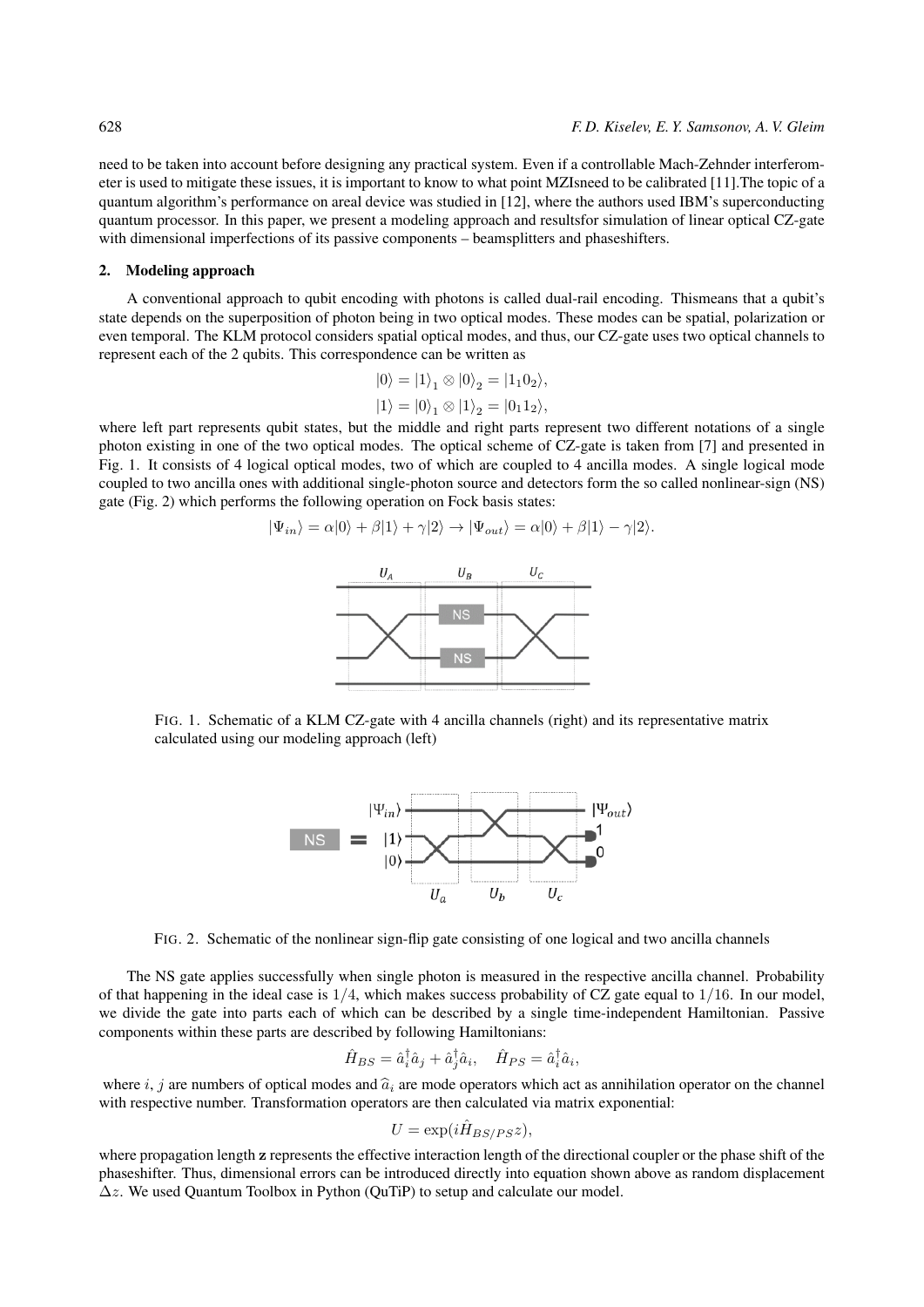In order to compute our model efficiently, we decided to split it into two steps. The first step is solving NS gate, which consists of 3 channels and operates with 3 photons. The two-photon state is taken as an input for the logical channel and an additional photon is taken as an input for the first ancilla channel. The important thing in this part is application of projection measurement operator, which corresponds to a successful performance of this gate:

$$
P_{10} = (I \otimes |1\rangle\langle 1| \otimes |0\rangle\langle 0|).
$$

The success probability of the NS gate can thenbe calculated as a norm of the output wave function. Second step is to solve CZ-gate itself. Here, we use matrices of NS-gates extracted from the previous calculation using partial trace.Two matrices are then included into a tensor multiplication, forming a transformation operator acting on 4 logical channels of CZ gate:

$$
U_B = (I \otimes U_{NS}^1 \otimes U_{NS}^1 \otimes I).
$$

The calculated CZ-gate is then applied to an input state of two photons being launched into second and third logical channels which logically correspond to  $|11\rangle$  state. Here, we lay out the correspondence between optical basis states and computational once. Subsequently, we will only use computational notations:

$$
|00\rangle = |1_1 0_2 0_3 1_4\rangle,
$$
  
\n
$$
|10\rangle = |0_1 1_2 0_3 1_4\rangle,
$$
  
\n
$$
|01\rangle = |1_1 0_2 1_3 0_4\rangle,
$$
  
\n
$$
|11\rangle = |0_1 1_2 1_3 0_4\rangle.
$$

The success probability of this gate is calculated as multiplication of success probabilities of NS gates. Dimensions of these two problems are 3 channels, 3 photons and 4 channels, 2 photons, respectively. Such an approach appears to be significantly more efficient in comparison with the more straightforward approach that does not separate the problem and deals with 8 channels and 5 photons. One should note that we were able to divide the problem due to the presence of projection measurements in the NS gate. Projection measurement destroys entanglement between logical and ancilla channels. Thus, we can apply operation of partial trace without losing any important information.

As it was stated before, we can apply dimensional error of the phaseshifter or a beamsplitter as a random displacement of the propagation length. It is pretty straightforward for the characterization of phase shift. For the beamsplitter, however, it is more convenient to use value of splitting coefficient. Splitting coefficient of a beamsplitter is a ratio between input power and output power of the opposite channel. It can be calculated as:

$$
C = \sin^2\left(\frac{\pi}{2} \frac{L_{int}}{l_c}\right),\,
$$

where,  $L_{int}$  is an effective interaction length which in our case correspond to the value of z,  $l_c$  is the coupling length which corresponds to a values of interaction length required to fully couple light form one channel to another. The coupling length can be calculated for a given waveguide structure using overlap integrals and finite element method. In the initial simulation, we randomly choose errors for each component within boundaries of  $\pm 0.05$  for splitting coefficient and  $\pm \pi/40$  for phase shift. These errors correspond to various dimensional errors which can occur in the manufacturing process of the component. For example silicon nitride-based directional couplers have such errors if the 400 nm separation between waveguides in the interaction region is displaced by 25 nm [13]. Other imperfections may occur in a value of interaction length and in a cross-section geometry of the waveguide. To observe the impact of these imperfections on the gate performance and to understand what it means, we considered diagonal elements of output wavefunction partial traces which basically gives us photon number distribution at given channels. In an ideal case, we should measure exactly one photon in the second and third channels for the input state  $|11\rangle$ . One can see in Fig. 3 that in the case of a dimensionally imperfect chip we are getting non-zero probabilities of 0 and 2 photons being measured at the output of respective logical modes. We want to point out that these errors occur if the projection measurement in both NS gates were successful thus they are not detectable by KLM-protocol and cannot be separated from the computation without some additional measures. In the next section of this article we investigate how this error depends on the amplitude of these imperfections.

#### 3. Monte-Carlo simulations

Since dimensional errors of passive components are random in nature, we use the Monte-Carlo approach to study its effect on the performance of CZ-gate. At each step, we choose boundaries for splitting coefficient and phase errors. These boundaries are called dimensional error rate and defined by the relative change of splitting coefficient and phase shift with 0.5 and  $\pi/2$  as references respectively. Then we run 1000 iterations randomly choosing errors of passive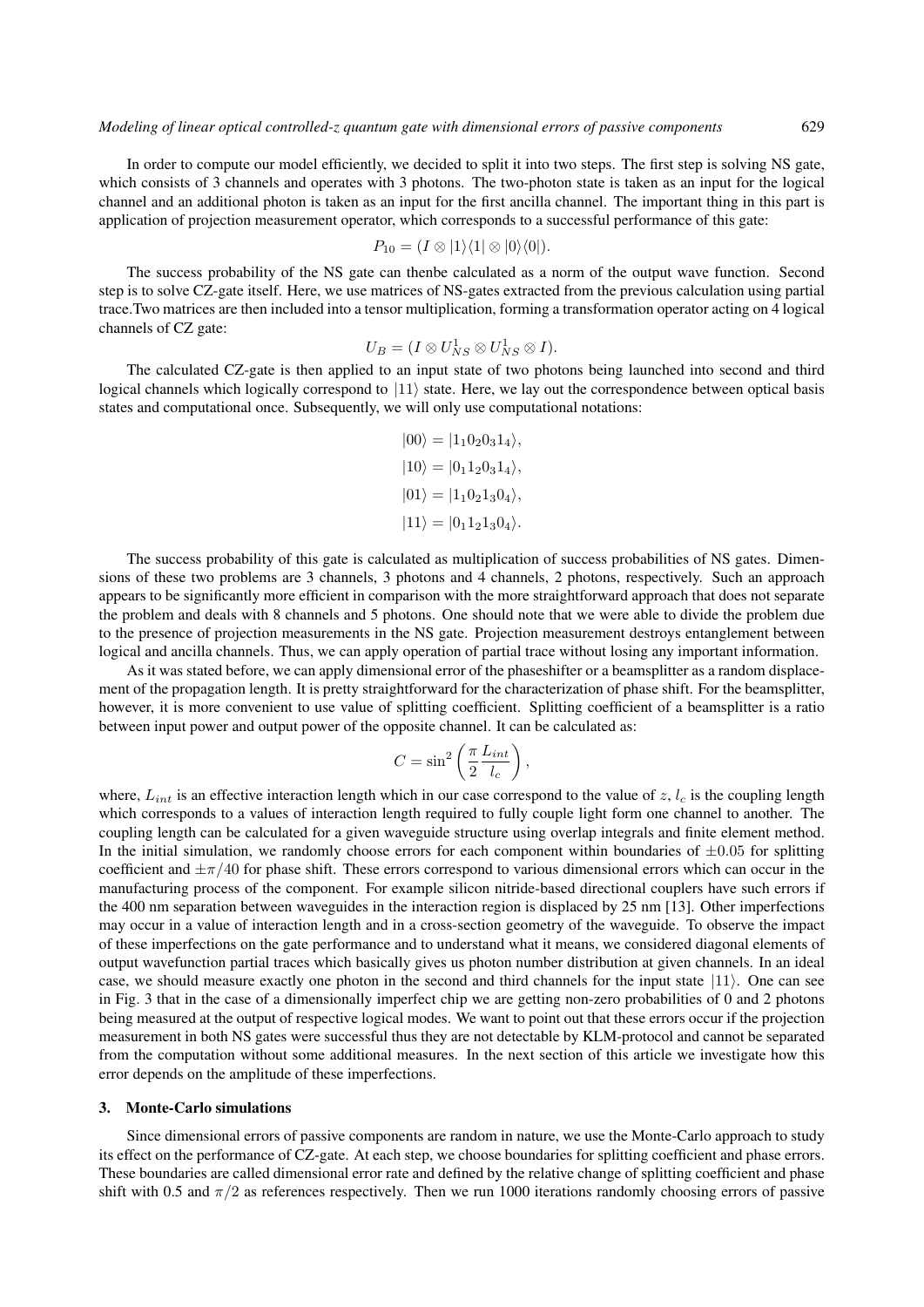

FIG. 3. Photon number probability distribution at the output of  $2^{nd}$  and  $3^{rd}$  logical optical modes. Probabilities at 0 and 2 photons correspond to the error caused by dimensional imperfections within  $\pm 0.05$  for splitting coefficient and  $\pm \pi/40$  phase shift

components within defined boundaries. At the output we observe mean and maximum probability of error which is calculated as

$$
P_{err}=1-\frac{1}{P_{succ}}\langle11|\rho_{out}|11\rangle,
$$

where  $\rho_{out}$  is the density matrix of the output state and  $P_{succ}$  is the success probability of CZ gate calculated as multiplication of success probabilities of two NS gates. This is basically probability of not measuring  $|11\rangle$  state at the output even if both projection measurements were successful. It also corresponds to an imperfect photon number distribution showed in Fig. 3. Fig. 4 shows how probability of error grows with dimensional error rate being increased. One can readily see that the growth is nonlinear. Maximum error represents worst case scenario and it grows much faster than the mean error. This indicates that statistics of error probabilities spreads with the increase of error rate. From that, we conclude that larger dimensional errors not only introduce larger possibility of false computation, but also make performance of the chip less predictable. This also means that large enough dimensional errors won't allow us to separate its impact from other possible flaws in the experiment, unless dimensions of the device will be rigorously measured to calculate its exact impact with respect to our model, which could be complicated.



FIG. 4. Mean and maximum error probabilities obtained from Monte-Carlo simulation for different rates of dimensional errors

Another interesting thing to determine is the success probability of the gate (Fig. 5). Unlike the error probability, its mean value doesn't show a continuous decrease. However, maximum and minimum values spread around the ideal 1/16. This again impacts the performance predictability of the device.

#### 4. Conclusion

We proposed a modeling approach for KLM CZ-gate simulation with random dimensional imperfections of passive components taken into account. As a result, we observed errors – non-zero probabilities of 0 and 2 photons being measured at the output of optical modes which correspond to the basis state of  $|11\rangle$ . These errors cannot be detected by projection measurements. We used Monte-Carlo simulations to calculate mean and maximum error probabilities depending on the rate of dimensional errors. Our results show that maximum probability, which represents the worst case scenario for a given error rate, grows much faster than the mean one. Additionally, the success probability, which corresponds to a certain result of projection measurement, can significantly deviate from the ideal case in the presence